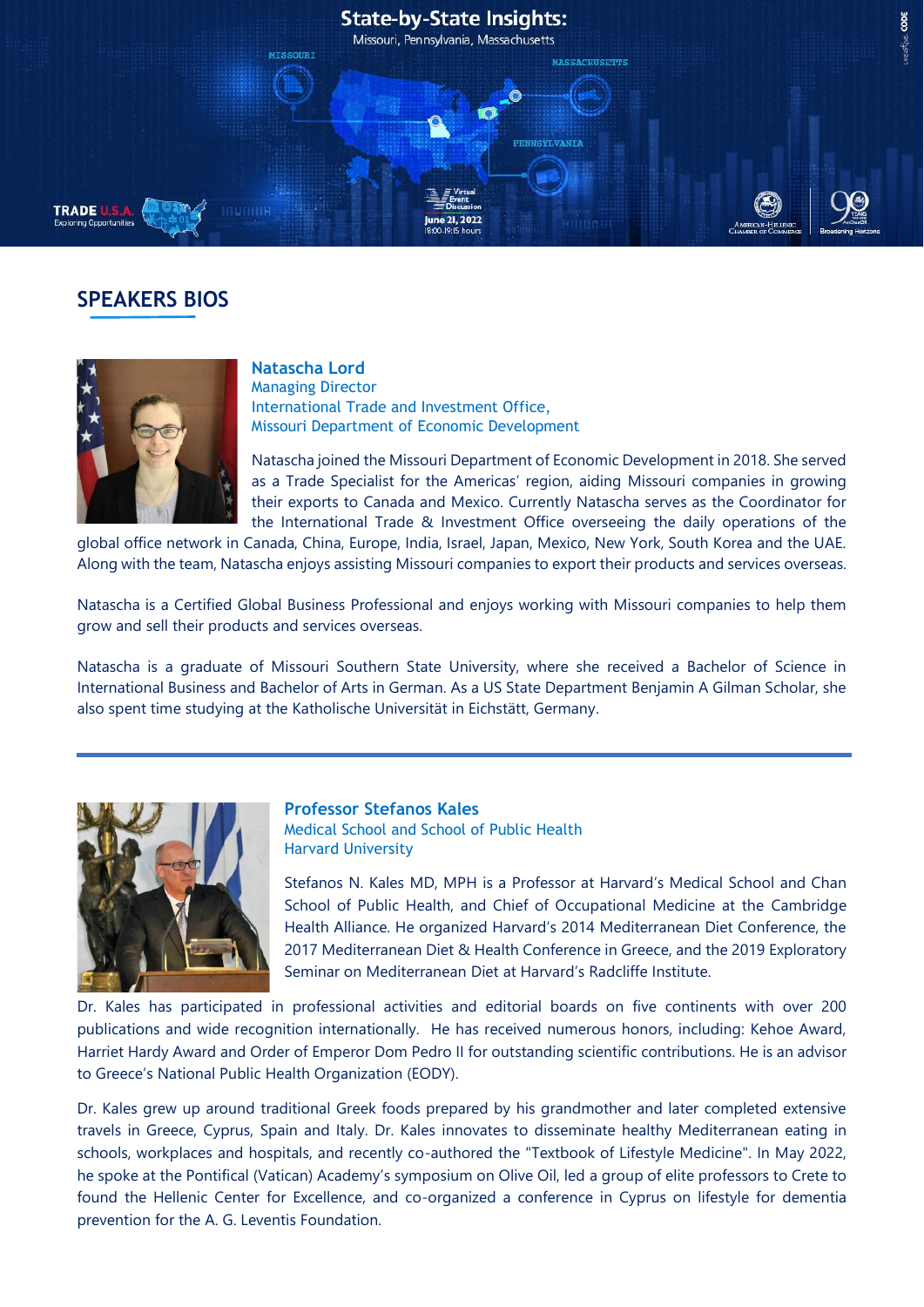## **State-by-State Insights:**

Missouri, Pennsylvania, Massachusetts

e 21, 2022

**TRADE U.S.A** 

### **Nikolaos Bakatselos** President

**MISSOURI** 

American-Hellenic Chamber of Commerce

Nikolaos Bakatselos is the Managing Director of Pyramis Metallourgia A.E. and Pyramis Deutschland GmbH. He was Member of the Board of Directors and Deputy Managing Director of Northern Greece Publishing S.A. He has held the position of Managing Director of Imperium AEEX, and Member of the Board of Directors of Egnatia Bank Securities S.A. He was a Member of the Board of Directors of Attica Bank from February 2014 until June 2016. He was a Member of the Steering Committee of the International Hellenic University

**MASSACHUSETTS** 

**PENNSYLVANI** 

from 2006 until January 2014 and Member of the Board and President of the Northern Greece Committee of EEDE. He is Member of the Committee Support CERTH, Trustee of Anatolia College, Member of the Board and Member of the Steering Committee of SVE and Honorary Consul of Belgium for Northern Greece.

After being a Member of the Board of Directors of the American-Hellenic Chamber of Commerce for several years, in June 2010 he was elected Vice President of the American-Hellenic Chamber of Commerce and President of the Northern Greece Committee, and since June 2019 he was elected President of the American-Hellenic Chamber of Commerce. He is a founding member and member of the Board of the Council of Competitiveness of Greece. From October 2019 until February 2022, he was elected as President of HEDNO by the General Assembly of HEDNO. Nikolaos Bakatselos holds a B.A. in Sociology from University of Reading and a MSc in Shipping, Trade and Finance from City University Business School.



### **Elias Spirtounias** Executive Director American-Hellenic Chamber of Commerce

After graduating from the School of Mathematics, University of Athens, Elias Spirtounias completed his graduate studies at the School of Electrical Engineering (M.Sc. degree and pre-Ph.D. studies) at Boston University. During his residence in the United States, he participated as a Research Engineer in several research programs in cooperation with other

organizations and companies such as NASA, MIT, UNH in fields of analog and digital electronics, circuits design and applications. He returned to Greece in 1992 and after completing his military service in 1994, he held the position of Technical Director for the subsidiary of the Italian company Citec SpA, a company specialized in the design, production and application of voice and image processing systems. From 1997-February 2009, he worked for the Foundation of the Hellenic World, a major Greek private non-profit cultural organization, starting as a Construction Supervisor and continuing as a Managing Director of the brand new then Cultural Center, Hellenic Cosmos, an innovative, based on new technologies, theme park. During his tenure, he contributed significantly to the expansion, development, and operation of the Center and its establishment as one of the most known technology-driven theme parks in Greece and abroad.

From March 2009, he holds the position of Executive Director of the American-Hellenic Chamber of Commerce. Along with his colleagues and in cooperation with the Board have managed, in the midst of the economic crisis, to increase significantly the number of activities, undertake important initiatives, retain in high level memberships, foster advocacy, expand further the presence of the Chamber in the US and contribute to the evolution of the Chamber into one of the leading dynamic and reliable business organization in Greece. He serves as Treasurer of the American Chambers in Europe (ACE) Executive Committee.